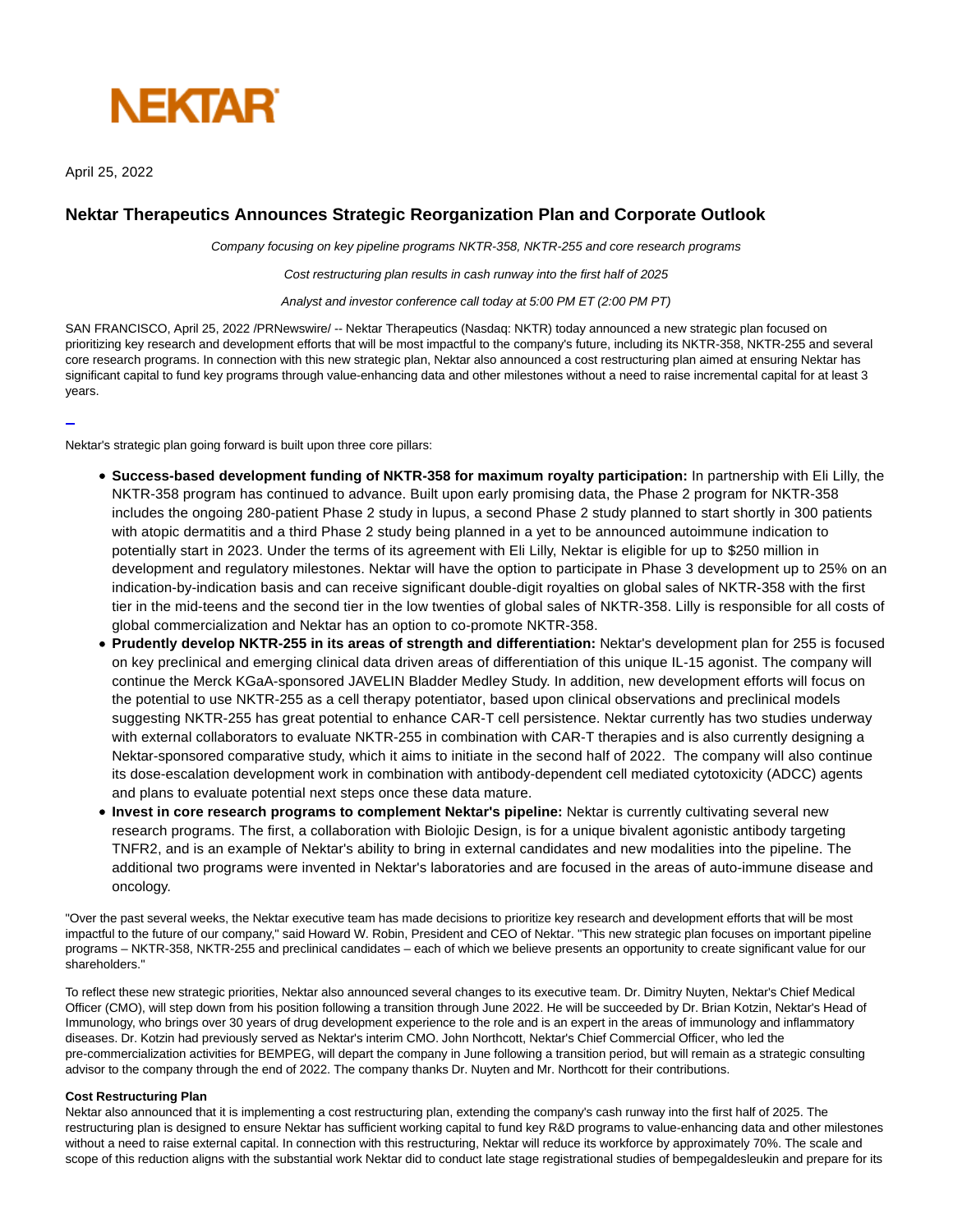widespread distribution and commercial launch.

Robin continued, "Our new operating plan is designed to ensure we have at least three years of cash runway to support the advancement of our key programs through a steady stream of data catalysts that we expect will begin in the second half of 2022. On behalf of our entire Nektar management team and Board, I want to express my deep and humble gratitude to the employees who will be departing Nektar. We are immensely grateful for the contributions you have made to our company, your dedication to our mission and your efforts to work to bring new medicines to patients with debilitating diseases."

After accounting for BEMPEG wind-down and restructuring costs, Nektar now expects to end the year with approximately \$440 million to \$450 million in cash and investments and no debt on the company's balance sheet. In connection with the business restructuring and reduction in workforce, Nektar expects to take a charge of between \$150 million and \$160 million, a substantial portion of which will be recorded in the company's financial results for the quarter ending June 30, 2022.

## **Webcast Conference Call for Analysts & Investors**

Nektar executives will host an analyst and investor conference call to discuss the new strategic plan and the company's research and development pipeline beginning at 5:00 p.m. Eastern Time/2:00 p.m. Pacific Time on Monday, April 25, 2022.

The press release and live audio-only webcast of the conference call can be accessed through a link that is posted on the Home Page and Investors section of the Nektar website[: http://ir.nektar.com/.](https://c212.net/c/link/?t=0&l=en&o=3514937-1&h=339264953&u=http%3A%2F%2Fir.nektar.com%2F&a=http%3A%2F%2Fir.nektar.com%2F) The web broadcast of the conference call will be available for replay through May 27, 2022.

To access the conference call, follow these instructions:

Dial: (877) 881-2183 (U.S); (970) 315-0453 (international) Conference ID: 5888057 (Nektar Therapeutics is the host)

#### **About Nektar**

Nektar Therapeutics is a biopharmaceutical company focused on the development of investigational medicines in oncology, immunology, and inflammatory diseases. Nektar is headquartered in San Francisco, California, with additional operations in Huntsville, Alabama and Hyderabad, India. Further information about the company and its drug development programs and capabilities may be found online at [http://www.nektar.com.](https://c212.net/c/link/?t=0&l=en&o=3514937-1&h=1521852839&u=http%3A%2F%2Fwww.nektar.com%2F&a=http%3A%2F%2Fwww.nektar.com)

#### **Cautionary Note Regarding Forward-Looking Statements**

This press release contains forward-looking statements which can be identified by words such as: "design," "potential," "intend," "advance," "expect," "aim," "plan," "prioritize," "will," "may," "future," "ensure," "believe" and similar references to future periods. Examples of forward-looking statements include, among others, statements we make regarding the therapeutic potential of, and future development plans for, NKTR-358, NKTR-255 and our other drug candidates in research programs, the timing of the initiation of clinical studies and the availability of clinical data for our drug candidates, our expectations (including our expected charges and cost savings) following our corporate restructuring, reorganization and workforce reduction, and our expected working capital our cash runway. Forward-looking statements are neither historical facts nor assurances of future performance. Instead, they are based only on our current beliefs, expectations and assumptions regarding the future of our business, future plans and strategies, anticipated events and trends, the economy and other future conditions. Because forward-looking statements relate to the future, they are subject to inherent uncertainties, risks and changes in circumstances that are difficult to predict and many of which are outside of our control. Our actual results may differ materially from those indicated in the forward-looking statements. Therefore, you should not rely on any of these forward-looking statements. Important factors that could cause our actual results to differ materially from those indicated in the forward-looking statements include, among others: (i) our statements regarding the therapeutic potential of NKTR-358, NKTR-255 and our other drug candidates are subject to change as research and development continue to generate new safety and efficacy data; (ii) NKTR-358, NKTR-255 and our other drug candidates are investigational agents and continued research and development for these drug candidates is subject to substantial risks, including negative safety and efficacy findings in ongoing studies (notwithstanding positive findings in earlier preclinical and clinical studies); (iii) NKTR-358, NKTR-255 and our other drug candidates are in various stages of clinical development and the risk of failure is high and can unexpectedly occur at any stage prior to regulatory approval; (iv) the timing of the commencement or end of clinical trials and the availability of clinical data may be delayed or unsuccessful due to challenges caused by the COVID-19 pandemic, regulatory delays, slower than anticipated patient enrollment, manufacturing challenges, changing standards of care, evolving regulatory requirements, clinical trial design, clinical outcomes and competitive factors; (v) we may not achieve the expected costs savings we expect from the restructuring and reorganization; and (vi) patents may not issue from our patent applications for our drug candidates, patents that have issued may not be enforceable, or additional intellectual property licenses from third parties may be required; and (vii) certain other important risks and uncertainties set forth in our Annual Report on Form 10-K filed with the Securities and Exchange Commission on February 28, 2022. Any forward-looking statement made by us in this press release is based only on information currently available to us and speaks only as of the date on which it is made. We undertake no obligation to update any forward-looking statement, whether written or oral, that may be made from time to time, whether as a result of new information, future developments or otherwise.

#### **Media and Investor Contacts:**

For Media: Chris Kittredge Columbia Clancy Sard Verbinnen & Co [Nektar-SVC@sardverb.com](mailto:Nektar-SVC@sardverb.com)

For Investors: Vivian Wu Nektar Therapeutics 628-895-0661